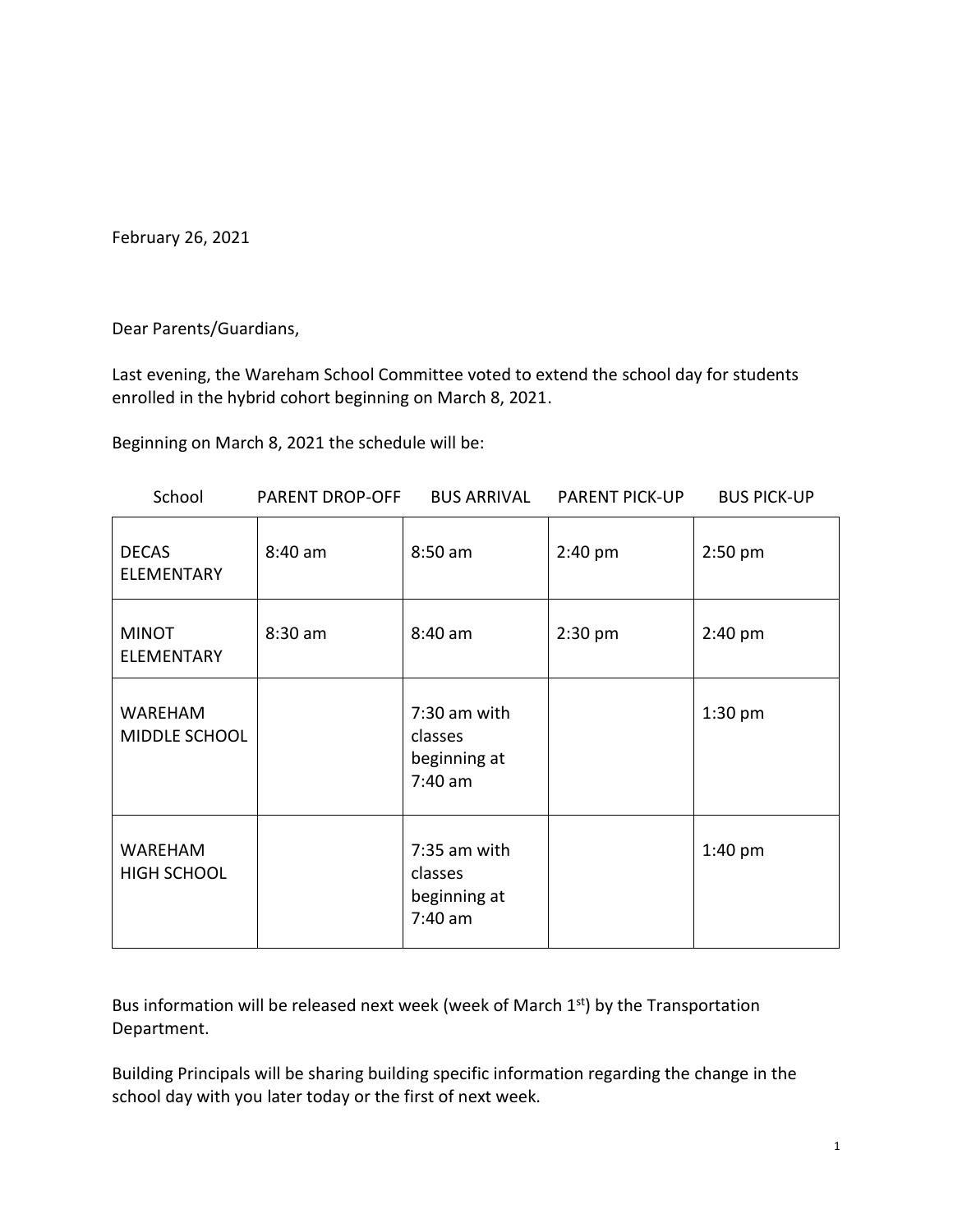As a reminder, all mask and social distancing protocols remain in place and will not be altered. The hybrid cohorts remain the same and at this time, the only change will be the longer day on the days your children attend school.

I also appreciate the quick response from parents to the survey earlier this week. The results of the survey are as followed: Question 1

As we finalize plans to increase face to face learning for students in the hybrid cohorts, would you like to see:

899 responses



Are you comfortable with your child eating lunch with others in the cafeteria? Social distancing but with masks removed.

899 responses

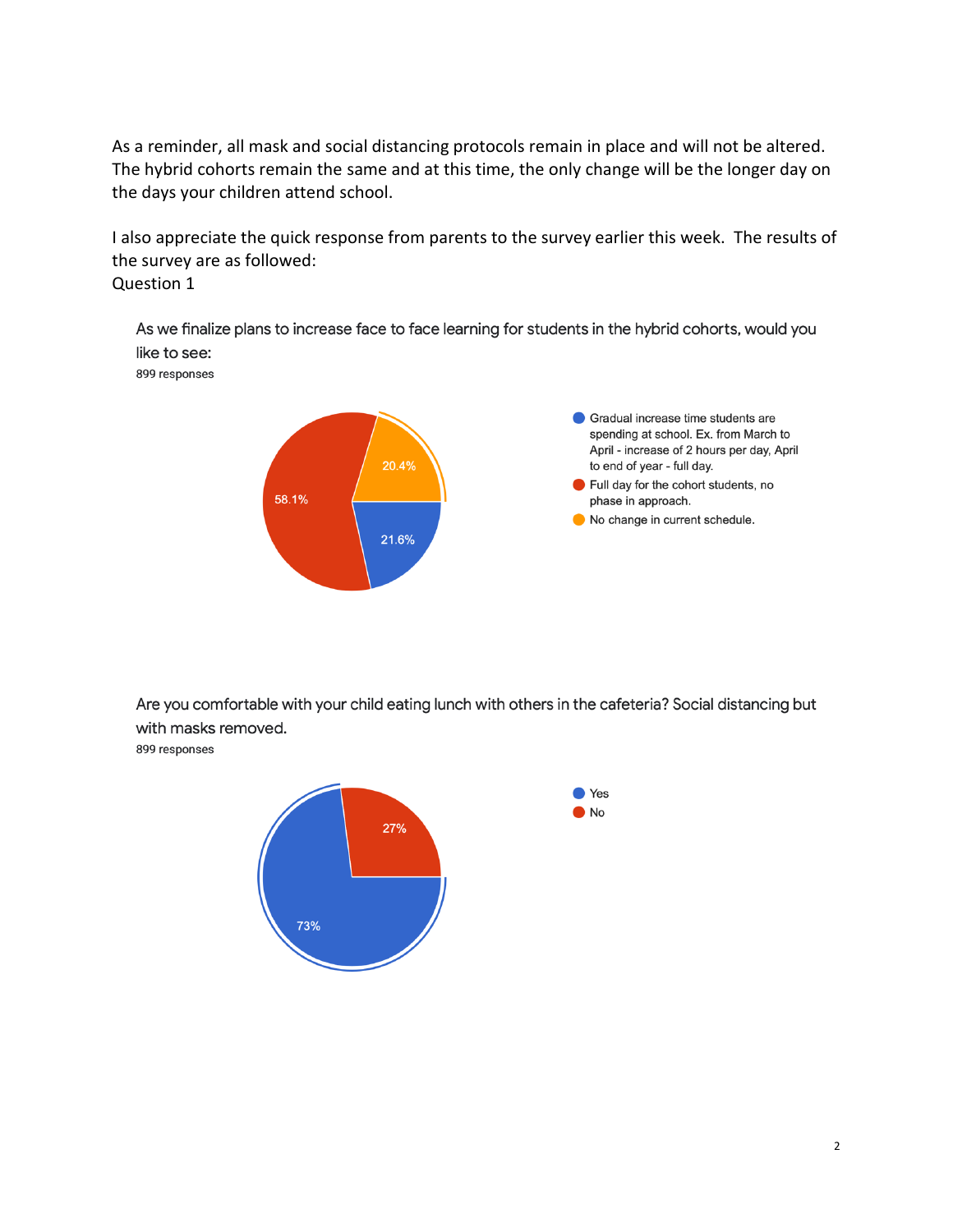My child(ren) attend (check all that apply) 899 responses



Nursing

As we plan for the return to longer school days we would like to review the procedure for sending students to the Health Office. We would like to continue having staff call the Health Office prior to sending students. If it is a medical emergency please send the student with an adult directly to the Health Office as well as calling the nurse. We need to continue with social distancing and cleaning procedures so we need to continue to limit the number of students and staff in the office. Please be patient as we navigate these uncharted waters.

If students are taking daily medication you will be contacted by the nurse as to what time is good for that student to come to the Health Office. At the High School students will be notified by the nurse. Please do not send any students to the office without notifying the nurse first.

If students are dismissed for medical reasons not related to COVID, each case will be monitored and return to school will be determined based on guidelines from Department of Public Health.

If you receive any information from students about illness in their household please continue forward it to the nurse for further follow-up.

The nurses appreciate all the help and support staff have provided with the tracking of COVID cases. Any questions or concerns please contact the nurse in your building.

| Wareham High School   | Marianne C. Iacobacci M.Ed. BSN, RN | (508) 291-3510 ext.711  |
|-----------------------|-------------------------------------|-------------------------|
| Wareham Middle School | Susan M. Akins BSN, RN, NCSN        | (508) 291-3550 ext.6108 |